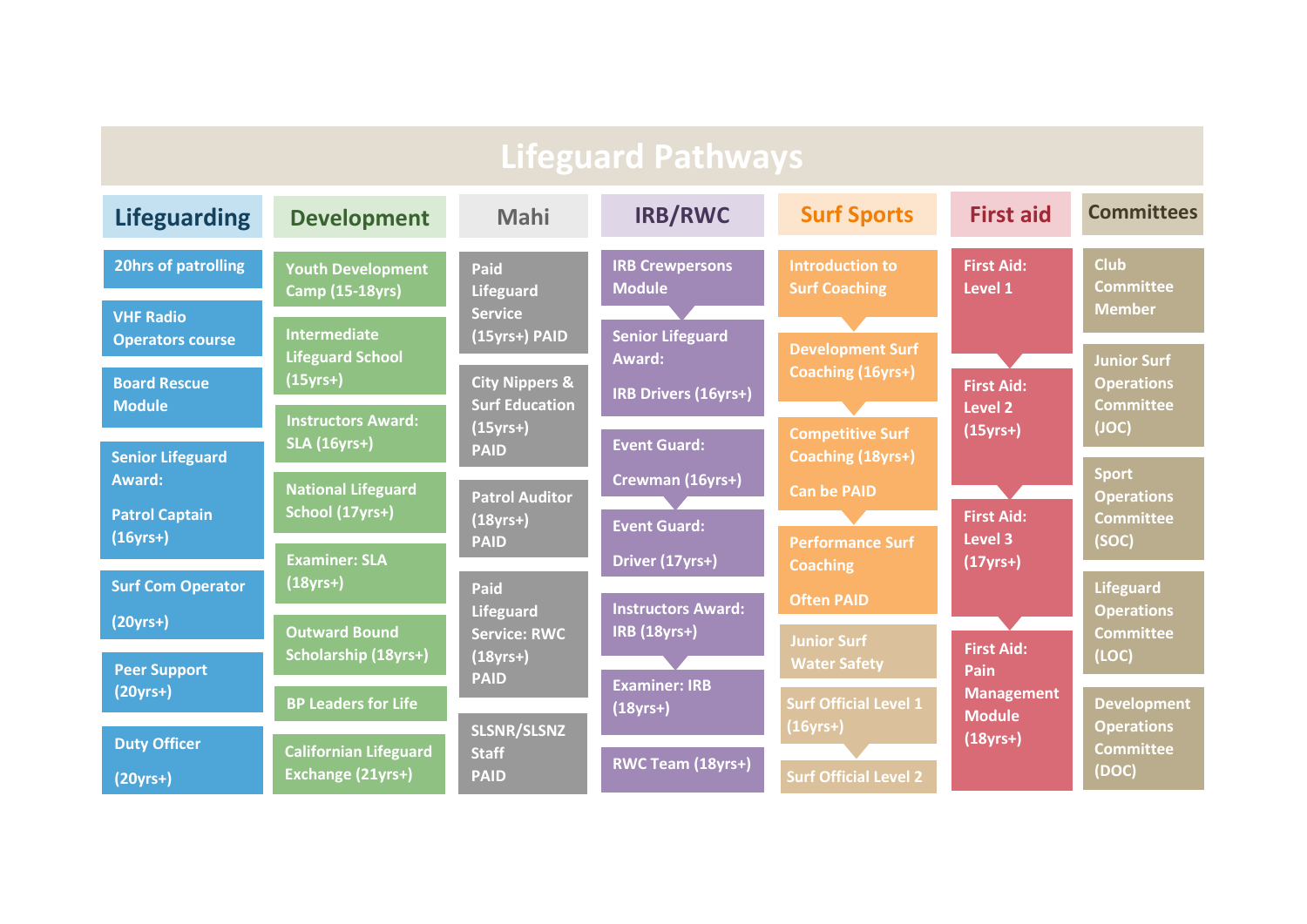Welcome To Bethells! There are a bunch of things you can get amongst (some of them don't even require your Surf Lifeguard Award **or Patrol Support Award) so have a squiz below and tick them off as you go!**

| 1st Season                                                 | <b>Prerequisites and More Info</b>                                                                                                                                                                                                                                                                                                                                                                                  | <b>Contact</b>                                                          |
|------------------------------------------------------------|---------------------------------------------------------------------------------------------------------------------------------------------------------------------------------------------------------------------------------------------------------------------------------------------------------------------------------------------------------------------------------------------------------------------|-------------------------------------------------------------------------|
| <b>VHF Radio</b><br><b>Operators</b>                       | $\Box$<br>14years+<br>Current member of an SLS club on the database<br><b>Refreshed Patrol Support Award or Surf Lifeguard Award</b><br>$\Box$<br>http://www.surflifesaving.org.nz/lifeguarding/lifeguarding-education/lifeguard-education/marine-vhf-radio-operators-certificate/<br>Online course available. Click here (This course is only reimbursed by the club if you already have a season under your belt) | <b>Email secretary</b><br>to see if you<br>qualify for<br>reimbursement |
| <b>Board Rescue</b><br><b>Module</b>                       | $\Box$<br>14years+<br>Current member of an SLS club on the database<br>n.<br><b>Refreshed Surf Lifeguard Award</b><br>П.<br>http://www.surflifesaving.org.nz/lifeguarding/lifeguarding-education/lifeguard-education/board-rescue-module/                                                                                                                                                                           | Pia                                                                     |
| <b>IRB</b><br><b>Crewperson</b><br><b>Module</b>           | $\Box$<br>14years+<br>Current member of an SLS club on the database<br>n.<br><b>Refreshed Surf Lifeguard Award</b><br>П.<br>http://www.surflifesaving.org.nz/lifeguarding/lifeguarding-education/lifeguard-education/irb-crewpersons-module/                                                                                                                                                                        | <b>See Ollie or Pia</b><br>about training                               |
| <b>First Aid</b><br>Level 1                                | $\Box$<br>14years+<br><b>Current member of an SLS club on the database</b><br>n<br>Club endorsed (You need a season under your belt if the club is paying but you can pay for this course yourself)<br>n.                                                                                                                                                                                                           | <b>Stephanie</b><br><b>White</b>                                        |
| <b>Introduction</b><br>to Surf<br><b>Coaching</b>          | <b>Current member of an SLS club on the database</b><br>$\Box$<br>https://www.surflifesaving.org.nz/sport/coaching/introduction-to-surf-coaching                                                                                                                                                                                                                                                                    | <b>Sheena</b>                                                           |
| <b>Junior Surf</b><br><b>Water Safety</b><br>for Carnivals | $\Box$<br>$14$ years +<br><b>Current member of an SLS club on the database</b><br>$\Box$<br>$\Box$<br><b>Refreshed Surf Lifeguard Award</b>                                                                                                                                                                                                                                                                         | <b>Sheena</b>                                                           |
| <b>Surf Official</b><br>Level 1                            | $\Box$<br>16years+<br><b>Current member of an SLS club on the database</b><br>$\Box$<br>https://www.surflifesaving.org.nz/sport/officials/surf-official-level-1                                                                                                                                                                                                                                                     | <b>Sheena</b>                                                           |
| <b>Club</b><br>Committee                                   | Current member of an SLS club on the database applications are voted on at the AGM at the end of every season<br>П.                                                                                                                                                                                                                                                                                                 | <b>See Elle for</b><br>info                                             |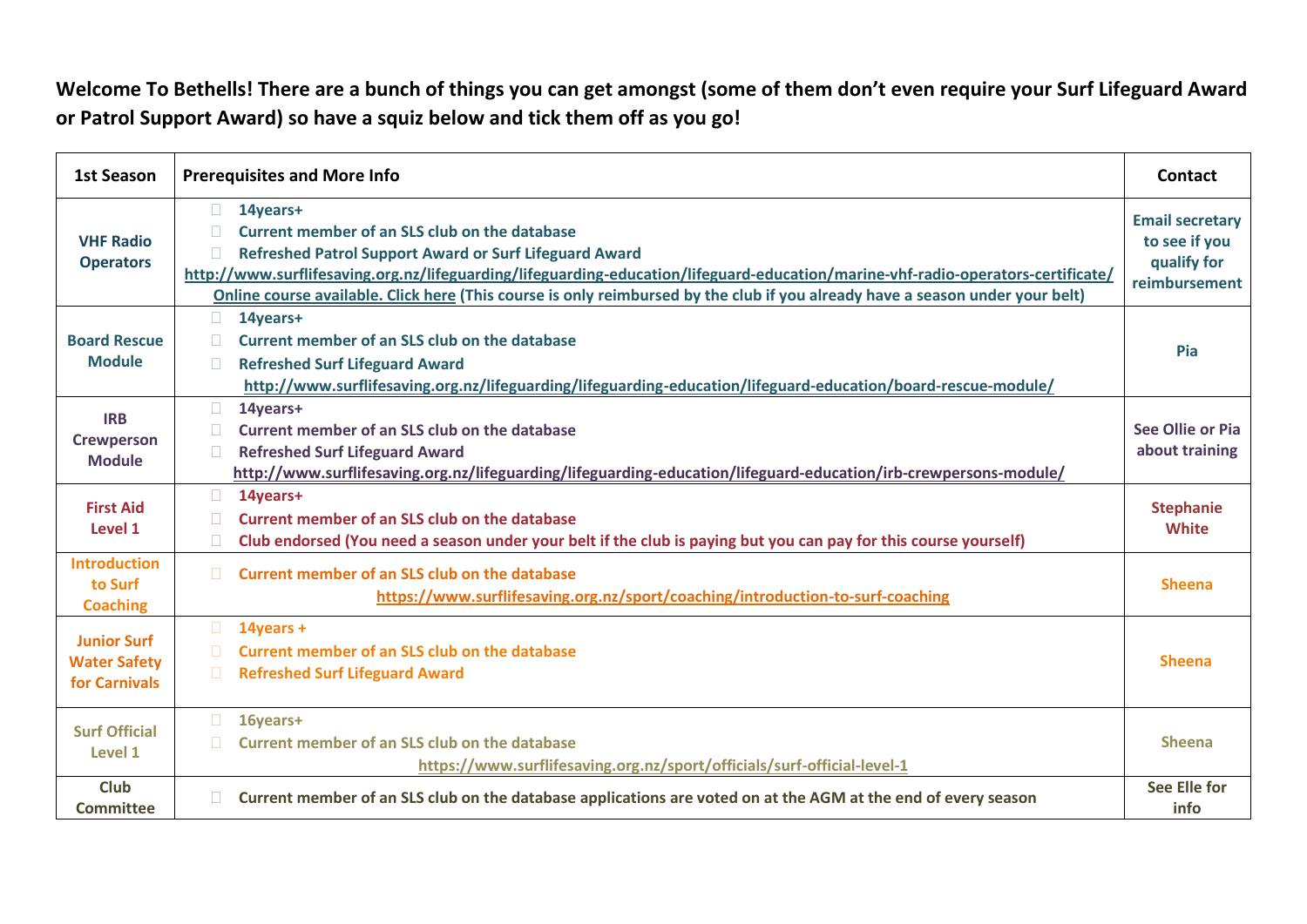| 2 <sup>nd</sup> Season                                  | <b>Prerequisites and More Info</b>                                                                                                                                                                                                                                                                                                                                                           | <b>Contact</b>                      |
|---------------------------------------------------------|----------------------------------------------------------------------------------------------------------------------------------------------------------------------------------------------------------------------------------------------------------------------------------------------------------------------------------------------------------------------------------------------|-------------------------------------|
| <b>Instructors</b><br><b>Award</b>                      | 16years+<br>$\Box$<br>Current member of an SLS club on the database<br>n.<br><b>Surf Lifeguard Award (refreshed)</b><br>$\Box$<br><b>First Aid Level 1</b><br>П.<br>http://www.surflifesaving.org.nz/lifeguarding/lifeguarding-education/lifeguard-education/instructors-award-surf-lifeguard/                                                                                               | Pia                                 |
| <b>Senior</b><br><b>Lifeguard: IRB</b><br><b>Driver</b> | $\Box$<br>16years+<br>Current member of an SLS club on the database<br>$\Box$<br>Surf Lifeguard Award (refreshed) held for 6months+<br>$\Box$<br><b>Crewpersons Module</b><br>O.<br><b>VHF Radio Operator Certificate</b><br>n.<br>http://www.surflifesaving.org.nz/lifeguarding/lifeguarding-education/lifeguard-education/senior-lifeguard-award-irb-driver/                               | See Ollie Pia or<br>about training  |
| <b>Event Guard</b><br>Crewman                           | $\Box$<br>16year+<br>Current member of an SLS club on the database<br>n.<br><b>Motor Vehicle License (learners minimum)</b><br>П.<br><b>Surf Lifeguard Award (refreshed)</b><br>П.<br>First Aid Level One (current for the season)<br>n.<br><b>First Aid Level Two (preferred)</b><br><b>IRB Crewman Award (refreshed)</b><br>П.<br>http://www.lifesaving.org.nz/lifesaving/support-services | Zane (see the<br><b>SLSNR link)</b> |
| <b>First Aid</b><br><b>Level 2</b>                      | 15years+<br>$\Box$<br><b>First Aid Level 1</b><br><b>Current member of an SLS club on the database</b><br>$\mathbb{R}^n$<br>$\Box$<br><b>Club endorsed</b>                                                                                                                                                                                                                                   | <b>Stephanie</b><br><b>White</b>    |
| <b>Development</b><br><b>Surf Coaching</b>              | $\Box$<br>16years+<br><b>Current member of an SLS club on the database</b><br>$\Box$<br>https://www.surflifesaving.org.nz/sport/coaching/developing-surf-coach                                                                                                                                                                                                                               | <b>Sheena</b>                       |
| Youth<br><b>Development</b><br><b>Camp</b>              | 15-18years<br>$\Box$<br>Current member of an SLS club on the database<br><b>Refreshed Surf Lifeguard Award</b><br>$\Box$<br><b>Club endorsed</b><br>$\Box$<br>http://www.lifesaving.org.nz/development/member-development/youth-development-camp                                                                                                                                             | Elle                                |

## **Welcome Back! On top of last season's list here are some more things you may be eligible for:**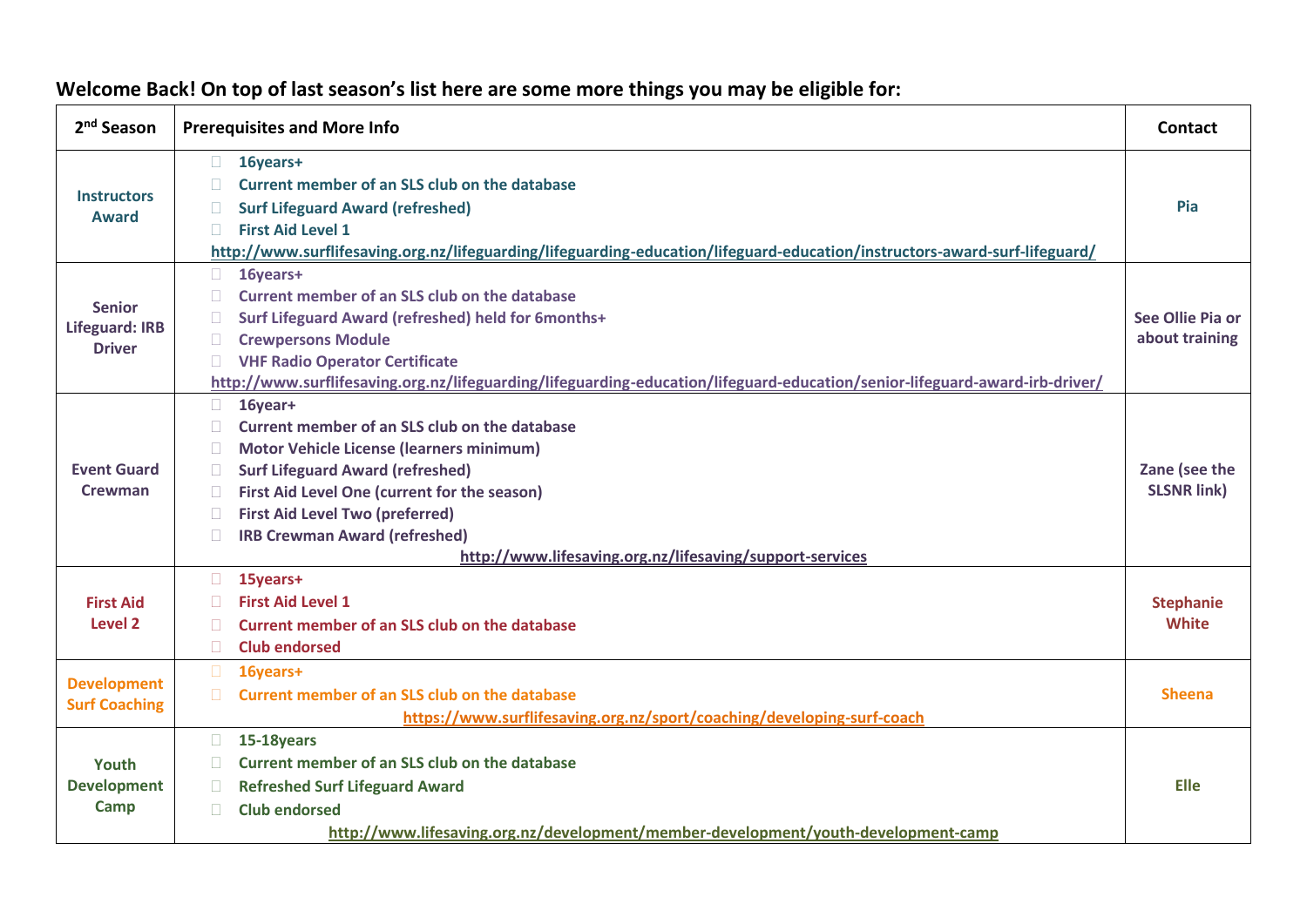| Intermediate<br><b>Lifeguard</b> | $\mathcal{L}_{\mathcal{A}}$ | 15years+                                                                     |               |
|----------------------------------|-----------------------------|------------------------------------------------------------------------------|---------------|
|                                  |                             | <b>Current member of an SLS club on the database</b>                         |               |
|                                  | T.                          | <b>Refreshed Surf Lifeguard Award</b>                                        |               |
|                                  | <b>Tale</b>                 | <b>Club endorsed</b>                                                         | <b>Elle</b>   |
| <b>School</b>                    |                             | 400 Metre swim in under 8 minutes                                            |               |
|                                  | $\mathbb{R}^n$              | <b>First Aid Level 1</b>                                                     |               |
|                                  | n.                          | At least 1 Full Season of patrolling experience                              |               |
|                                  |                             | http://www.lifesaving.org.nz/training/training/intermediate-lifeguard-school |               |
|                                  | $\Box$                      | 18years+                                                                     |               |
| <b>Surf Official</b>             |                             | Current member of an SLS club on the database                                |               |
| Level 2                          | П.                          | <b>Surf Official Level 1</b>                                                 | <b>Sheena</b> |
|                                  | $\Box$                      | 2 seasons officiating                                                        |               |
|                                  |                             | https://www.surflifesaving.org.nz/sport/officials/surf-official-level-2      |               |
|                                  | $\Box$                      | 16years+                                                                     |               |
|                                  |                             | <b>SLSNZ member (at time of employment)</b>                                  |               |
| <b>Paid Lifeguard</b>            | $\sim$                      | <b>First Aid Level 1 (current)</b>                                           | (see SLSNR    |
| <b>Service</b>                   | $\sim$                      | Must swim 400m in under 8min (7min 15secs is expected)                       | link)         |
|                                  | n.                          | <b>Must run 3kms in under 20mins</b>                                         |               |
|                                  |                             | http://www.lifesaving.org.nz/lifesaving/paid-lifeguard-service               |               |
|                                  | П.                          | 16years+                                                                     |               |
| <b>City Nippers</b>              |                             | <b>Refreshed Surf Lifeguard Award</b>                                        | (see SLSNR    |
| & Surf                           |                             | Club endorsed                                                                | link)         |
| <b>Education</b>                 | $\Box$                      | <b>First Aid Level 1</b>                                                     |               |
|                                  |                             | http://www.lifesaving.org.nz/about-us/summer-positions                       |               |

**Two seasons under your fin belt already eh?! Well, other than sweet wetsuit tan-lines here are some more #Initforlife goals:**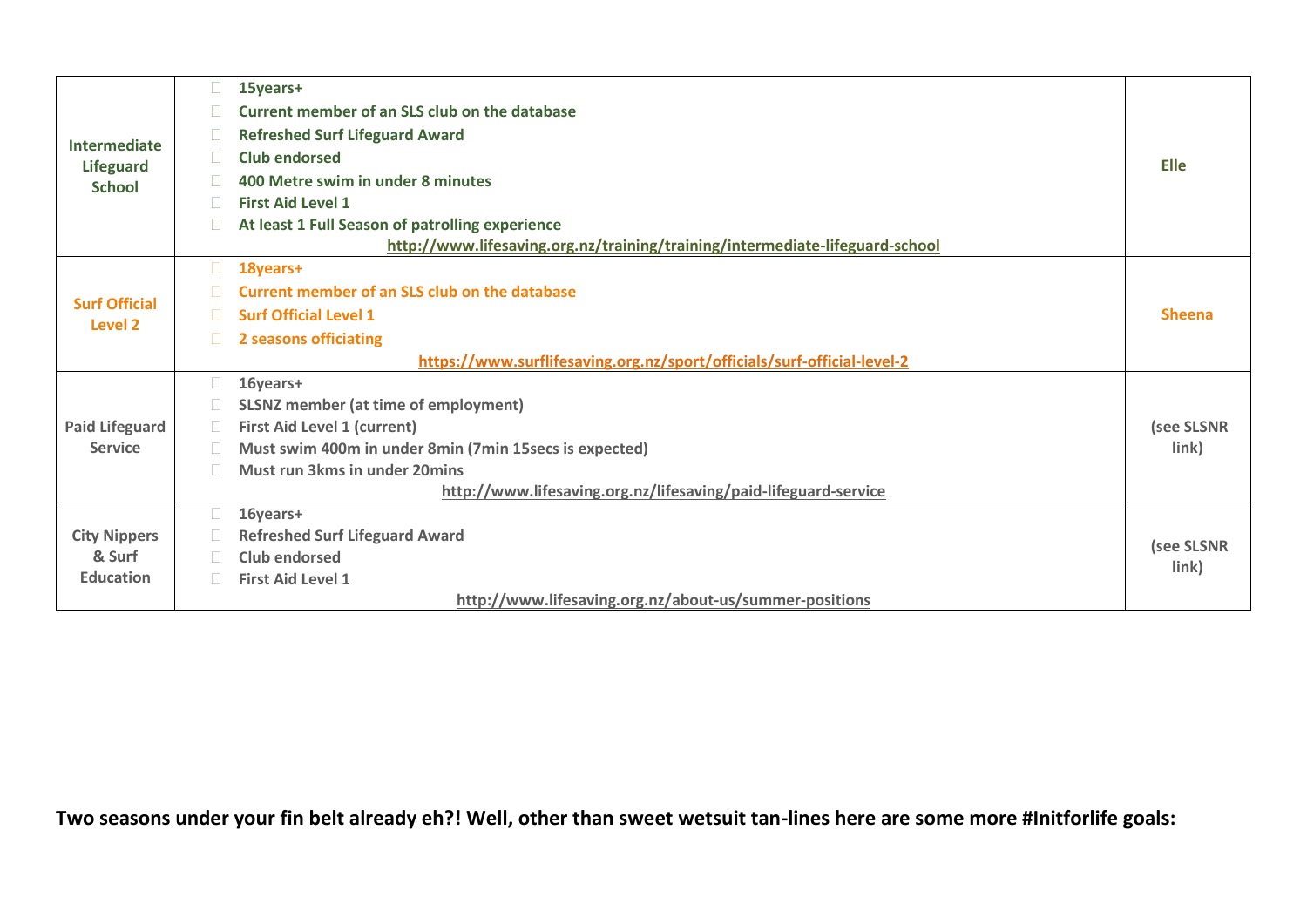| <b>3rd Season</b>                                                           | <b>Prerequisites and More Info</b>                                                                                                                                                                                                                                                                                                                                                                                                                                              | Contact                                                 |
|-----------------------------------------------------------------------------|---------------------------------------------------------------------------------------------------------------------------------------------------------------------------------------------------------------------------------------------------------------------------------------------------------------------------------------------------------------------------------------------------------------------------------------------------------------------------------|---------------------------------------------------------|
| <b>Senior</b><br><b>Lifeguard</b><br><b>Award: Patrol</b><br><b>Captain</b> | $\Box$<br>16years+<br>Current member of an SLS club on the database<br><b>Refreshed Surf Lifeguard Award</b><br>$\Box$<br>Min 2 years patrolling experience<br>$\mathcal{L}_{\mathcal{A}}$<br><b>SLS Level 1 First Aid (current)</b><br>$\Box$<br><b>Marine VHF Radio Operators Certificate</b><br>П.<br>http://www.surflifesaving.org.nz/lifeguarding/lifeguarding-education/lifeguard-education/senior-lifeguard-award-patrol-<br>captain/                                    | See your<br>current PC and<br>then Pia                  |
| <b>Event Guard</b><br><b>Driver</b>                                         | $\Box$<br>17year+<br><b>Motor Vehicle License (learners minimum)</b><br>$\mathcal{L}_{\mathcal{A}}$<br><b>Surf Lifeguard Award (refreshed)</b><br>П.<br><b>Current First Aid Level 1</b><br>П.<br><b>First Aid Level 2 (preferred)</b><br>$\sim$<br><b>IRB Drivers Award (refreshed)</b><br>$\Box$<br>http://www.lifesaving.org.nz/lifesaving/support-services                                                                                                                  | Zane (see<br><b>SLSNR link)</b>                         |
| <b>RWC Team</b>                                                             | $\Box$<br>20years+<br>Current member of an SLS club on the database<br>П.<br>At least 2 seasons of patrolling experience<br>$\sim$<br><b>Current motor vehicle License</b><br>$\sim$<br><b>Current Level 1 &amp; 2 First Aid (Refreshed)</b><br>П.<br><b>SLSNZ IRB Drivers Award (Refreshed)</b><br>$\mathcal{L}_{\mathcal{A}}$<br>Must swim 400m in under 7min 15secs<br>n.<br>Must run 3kms in under 20mins<br>П.<br>http://www.lifesaving.org.nz/lifesaving/support-services | <b>Zane (See</b><br><b>SLSNR link</b>                   |
| <b>Paid Lifeguard</b><br><b>Service: RWC</b>                                | $\Box$<br>20years+<br>Must be part of the RWC team<br>$\Box$<br>http://www.lifesaving.org.nz/lifesaving/support-services                                                                                                                                                                                                                                                                                                                                                        | <b>Zane (Staffed</b><br>from within<br>the RWC<br>Team) |
| <b>First Aid</b><br><b>Level 3</b>                                          | $\Box$<br>17years+<br><b>Current member of an SLS club on the database</b><br><b>Club endorsed</b><br><b>Current Level 1 and 2 (refreshed)</b><br>$\Box$                                                                                                                                                                                                                                                                                                                        | <b>Stephanie</b><br><b>White</b>                        |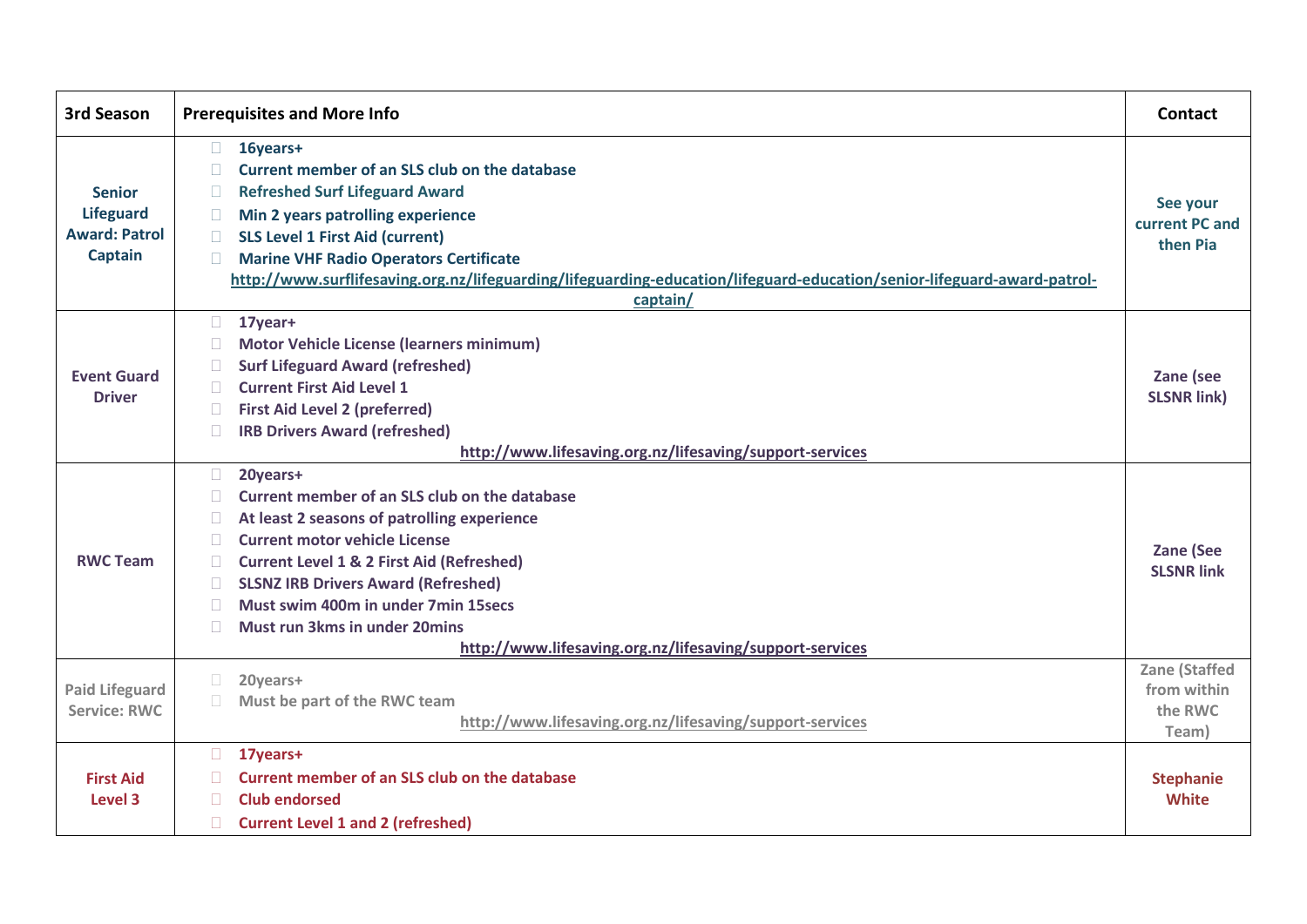**On to your forth season? Welcome back! Don't forget to look over the previous season checklists in case something tickles your fancy.**

| 4th Season            | <b>Prerequisites and More Info</b>                                                                                           | <b>Contact</b>                  |
|-----------------------|------------------------------------------------------------------------------------------------------------------------------|---------------------------------|
|                       | 17years+<br>$\Box$                                                                                                           |                                 |
|                       | Current member of an SLS club on the database                                                                                |                                 |
|                       | <b>Refreshed Surf Lifeguard Award</b>                                                                                        |                                 |
|                       | <b>Current Level 1 &amp; 2 First Aid (Refreshed)</b><br>$\mathcal{L}^{\mathcal{A}}$                                          |                                 |
| <b>National</b>       | <b>Senior Lifeguard Award - Patrol Captain</b>                                                                               |                                 |
| <b>Lifeguard</b>      | <b>Senior Lifeguard Award - IRB Driver (Refreshed)</b><br>n.                                                                 | <b>Elle</b>                     |
| <b>School</b>         | <b>Marine VHF Radio Operators Certificate</b><br><b>Tale</b>                                                                 |                                 |
|                       | Min 3 years patrolling experience<br>H                                                                                       |                                 |
|                       | Swim 800 metres sub 14 minutes                                                                                               |                                 |
|                       | <b>Run 3km in under 20 minutes</b><br>n.                                                                                     |                                 |
|                       | http://www.surflifesaving.org.nz/lifeguarding/lifeguarding-education/lifeguard-education/advanced-lifeguard-award-(national- |                                 |
|                       | lifeguard-school)/                                                                                                           |                                 |
|                       | 18years+<br>$\Box$                                                                                                           |                                 |
| <b>Examiners:</b>     | Current member of an SLS club on the database                                                                                |                                 |
| <b>SLA</b>            | <b>Refreshed Surf Lifeguard Award</b>                                                                                        | Pia                             |
|                       | <b>Instructors Award - Surf Lifeguard</b><br>П.                                                                              |                                 |
|                       | http://www.surflifesaving.org.nz/lifeguarding/lifeguarding-education/lifeguard-education/examiners-award-surf-lifeguard/     |                                 |
|                       | $\Box$<br>18years+                                                                                                           |                                 |
| <b>Outward</b>        | Current member of an SLS club on the database                                                                                | <b>Elle</b>                     |
| <b>Bound</b>          | <b>Refreshed Surf Lifeguard Award</b>                                                                                        |                                 |
|                       | http://www.surflifesaving.org.nz/education/member-education/outward-bound-scholarships/                                      |                                 |
|                       | 18years+<br>П                                                                                                                |                                 |
|                       | Current member of an SLS club on the database                                                                                |                                 |
| <b>Patrol Auditor</b> | <b>Current Motor Vehicle License</b><br>n.                                                                                   | Zane (see<br><b>SLSNR link)</b> |
|                       | <b>Current Level 1 &amp; 2 First Aid (Refreshed)</b><br><b>SLSNZ IRB Crew Award</b>                                          |                                 |
|                       | http://www.lifesaving.org.nz/lifesaving/support-services                                                                     |                                 |
| <b>Examiners:</b>     | 18years+                                                                                                                     |                                 |
| <b>IRB</b>            | Current member of a SLS club on the database                                                                                 | Ollie                           |
|                       |                                                                                                                              |                                 |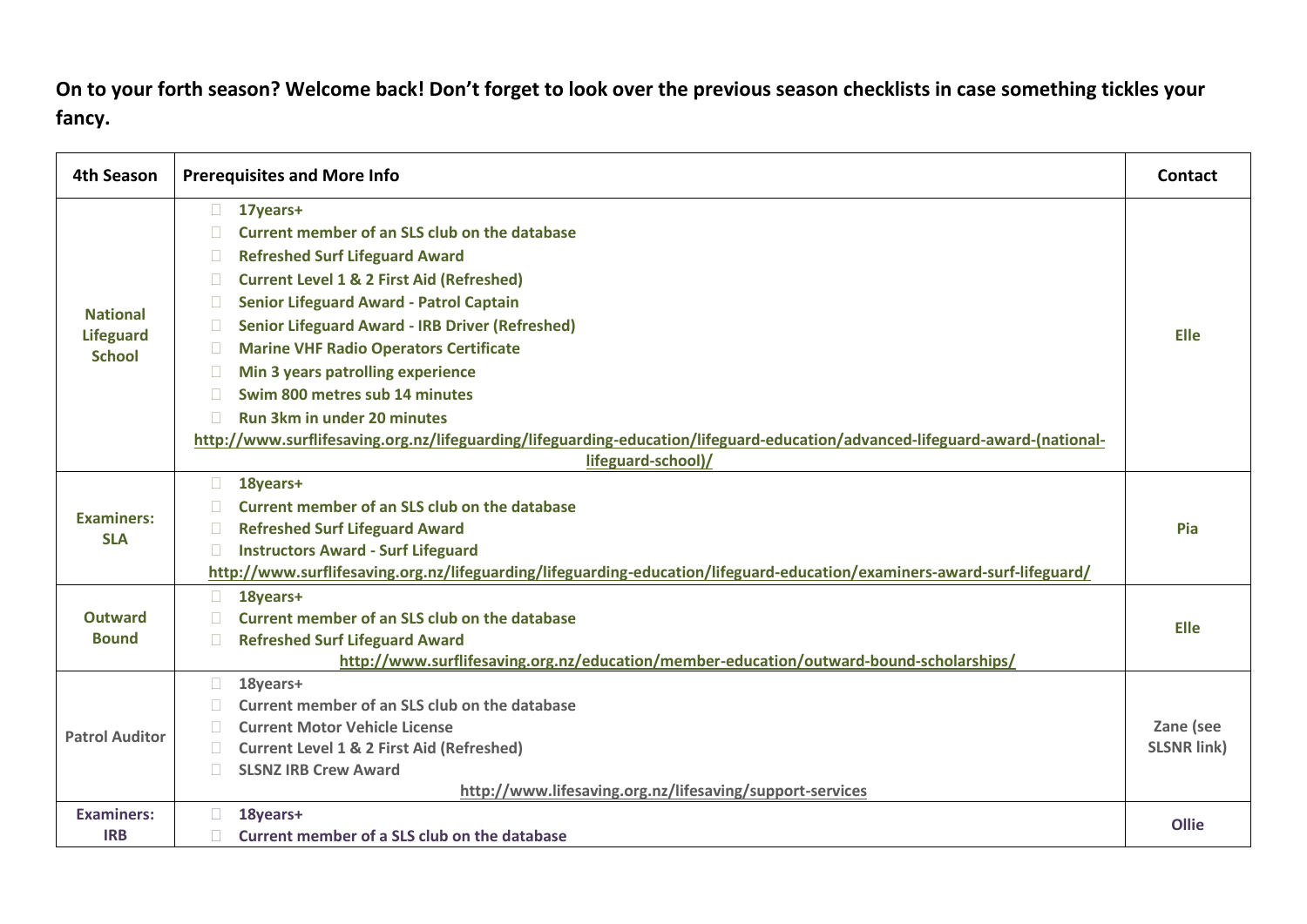|                                                              |     | <b>Refreshed Surf Lifeguard Award</b>                                                                         |                  |
|--------------------------------------------------------------|-----|---------------------------------------------------------------------------------------------------------------|------------------|
|                                                              |     | <b>Instructors Award - IRB</b>                                                                                |                  |
|                                                              |     | <b>Senior Lifeguard Award - IRB Driver (Refreshed)</b>                                                        |                  |
|                                                              |     | http://www.surflifesaving.org.nz/lifeguarding/lifeguarding-education/lifeguard-education/examiners-award-irb/ |                  |
|                                                              |     | 18years+                                                                                                      |                  |
| <b>First Aid: Pain</b><br><b>Management</b><br><b>Module</b> |     | Current member of an SLS club on the database                                                                 | <b>Stephanie</b> |
|                                                              |     | <b>Club endorsed</b>                                                                                          | White            |
|                                                              |     | <b>Current Level 1, 2 and 3 First Aid (Refreshed)</b>                                                         |                  |
|                                                              | u - | 18years+                                                                                                      |                  |
| <b>Competitive</b>                                           |     | <b>Current member of an SLS club on the database</b>                                                          | <b>Sheena</b>    |
| <b>Surf Coaching</b>                                         | П.  | <b>Developing Surf Coaching course</b>                                                                        |                  |
|                                                              |     | http://www.lifesaving.org.nz/sport/development-education                                                      |                  |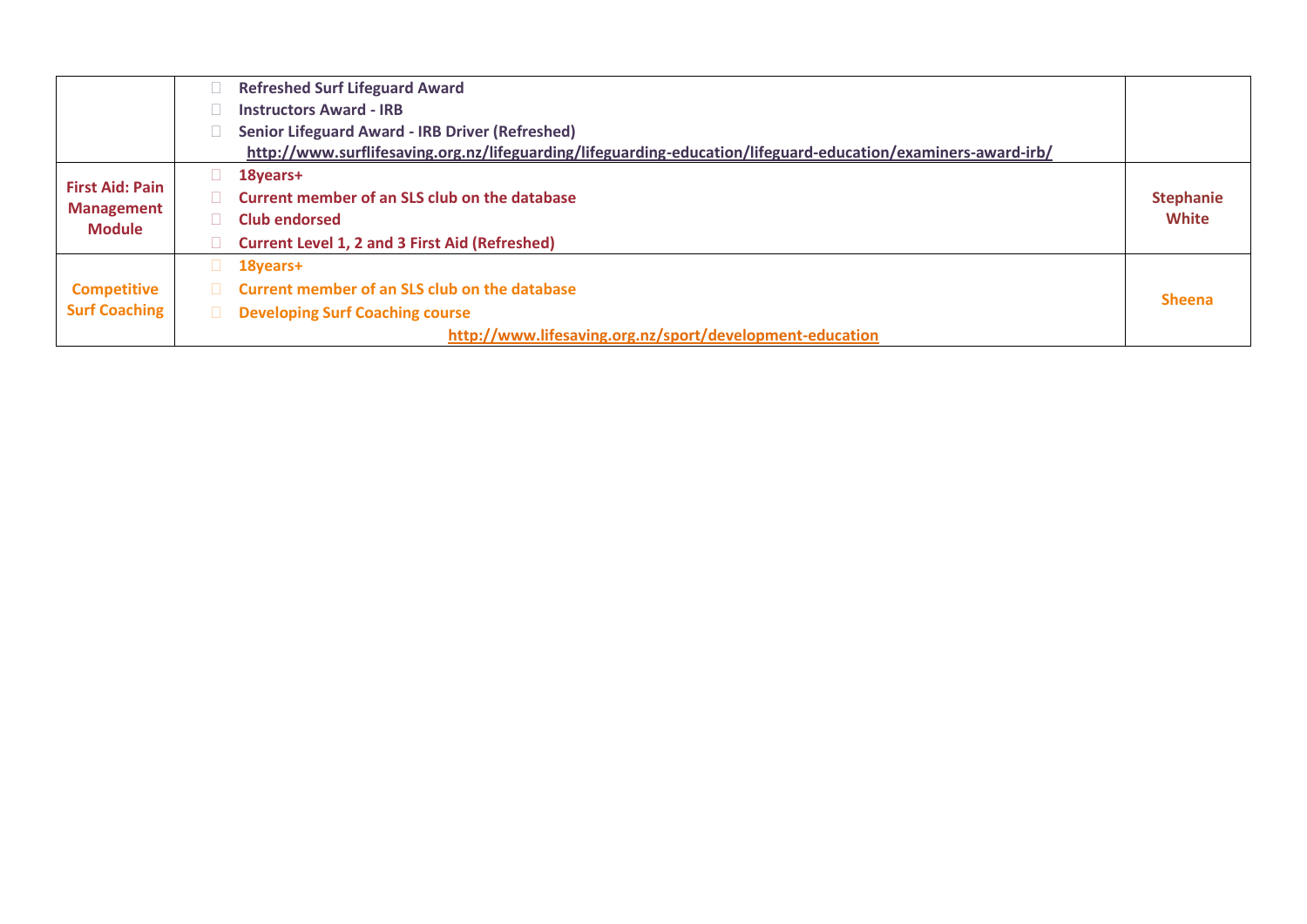**Welcome to Season 5 and beyond. If you have made it this far, let me first say thanks for hanging around. Thank you for your years of service (which probably started seasons before you became a lifeguard). Thanks for the sunscreen back rubs and banter. Thanks for the laughs and for being there when …it's hit the fan. This is not even an exhaustive list! There are:**

- **Club callout squads (See Dean),**
- **CIMS (Coordinated Incident Management Systems) courses (See Jimmy K or Pia),**
- **Senior Leadership Experience (on hiatus at present)**
- **Chief Examiners and hierarchy within the Officials**
- **Course facilitator and**

**New development pathways being redefined nearly each season! So ask if you need more ideas**

**See these links:<http://www.surflifesaving.org.nz/lifeguarding/lifeguard-pathway/>**

## **<http://www.surflifesaving.org.nz/sport/sports-pathway/>**

**You may have dedicated a bunch of seasons to one area/skill and so maybe there is still stuff to tick off on previous lists, or maybe you want to dig into the committees that run Northern Region and SLS New Zealand [\(http://www.lifesaving.org.nz/about-us/our-people/volunteer-committees\)](http://www.lifesaving.org.nz/about-us/our-people/volunteer-committees). Either way; you're #InItForLife so get the tattoo, get a h2go/Dou Bros/Gem Sav/Mount Gay and start high fiving groms and telling your rescue stories to inspire the next generation. There are a few more things to chip away at on the following pages:**

**#SurfSafetyWhanauFun**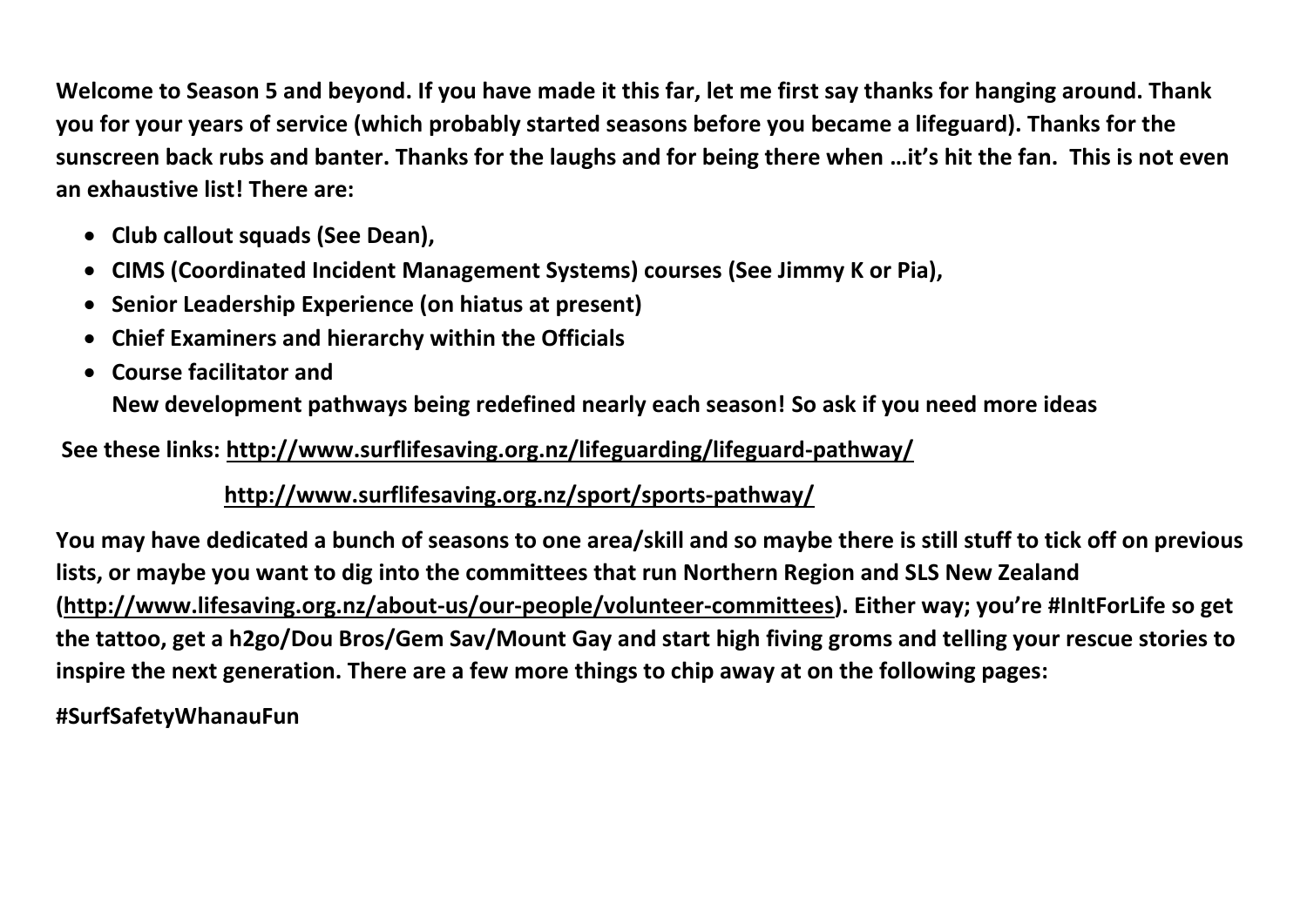| 5th Season+         | <b>Prerequisites and More Info</b>                                                                            | Contact                                |
|---------------------|---------------------------------------------------------------------------------------------------------------|----------------------------------------|
| <b>Performance</b>  | $\Box$<br>18years+<br><b>Current member of an SLS club on the database</b><br>$\Box$                          | (See SLSNR                             |
| <b>Surf Coach</b>   | <b>Competitive Surf Coach Award</b><br>$\Box$<br>http://www.lifesaving.org.nz/sport/development-education     | Link)                                  |
|                     | $\Box$<br>20years+                                                                                            |                                        |
|                     | Current member of an SLS club on the database                                                                 |                                        |
|                     | <b>Refreshed Surf Lifeguard Award</b><br>П                                                                    |                                        |
|                     | Must have good literacy skills<br>$\Box$                                                                      |                                        |
| <b>SurfCom</b>      | At least 4 seasons of patrolling experience<br>$\mathbb{R}^n$                                                 | <b>Zane (See</b><br><b>SLSNR link)</b> |
| <b>Operator</b>     | <b>First Aid Level 1</b><br>$\mathbb{R}^n$                                                                    |                                        |
|                     | <b>First Aid Level 2</b><br>$\Box$                                                                            |                                        |
|                     | <b>VHF Radio Operator Award</b>                                                                               |                                        |
|                     | http://www.lifesaving.org.nz/lifesaving/support-services/surfcom                                              |                                        |
|                     | $\Box$<br>20years+                                                                                            |                                        |
|                     | Current member of an SLS club on the database<br>n.                                                           |                                        |
|                     | <b>Refreshed Surf Lifeguard Award</b><br>H                                                                    | <b>Zane (See</b>                       |
| <b>Peer Support</b> | <b>Motor vehicle license</b><br><b>TER</b>                                                                    | <b>SLSNR link)</b>                     |
|                     | <b>First aid level one</b><br>n.                                                                              |                                        |
|                     | 4 years Lifeguarding experience<br>П<br>http://www.lifesaving.org.nz/lifesaving/support-services/peer-support |                                        |
|                     | $\Box$<br>20years+                                                                                            |                                        |
|                     | Current member of an SLS club on the database<br>$\mathbb{R}^n$                                               |                                        |
|                     | <b>Refreshed Surf Lifeguard Award</b><br>П                                                                    |                                        |
|                     | At least 5 seasons of life guarding experience<br>$\mathbb{R}^n$                                              | <b>Zane (See</b>                       |
| <b>Duty Officer</b> | <b>Current Full Motor Vehicle License</b><br>n.                                                               | <b>SLSNR link)</b>                     |
|                     | <b>SLSNZ IRB Drivers Award</b><br>$\mathbb{R}^n$                                                              |                                        |
|                     | At least First Aid Level 2                                                                                    |                                        |
|                     | http://www.lifesaving.org.nz/lifesaving/support-services/duty-officers                                        |                                        |
|                     | 20-35years<br>$\Box$                                                                                          |                                        |
| <b>BP Leaders</b>   | <b>Current member of an SLS club on the database</b>                                                          | <b>Elle (See SLSNZ</b>                 |
| for Life            | <b>Club endorsed</b><br>П.                                                                                    | link also)                             |
|                     | http://www.surflifesaving.org.nz/education/member-education/bp-leaders-for-life/dates-apply/                  |                                        |